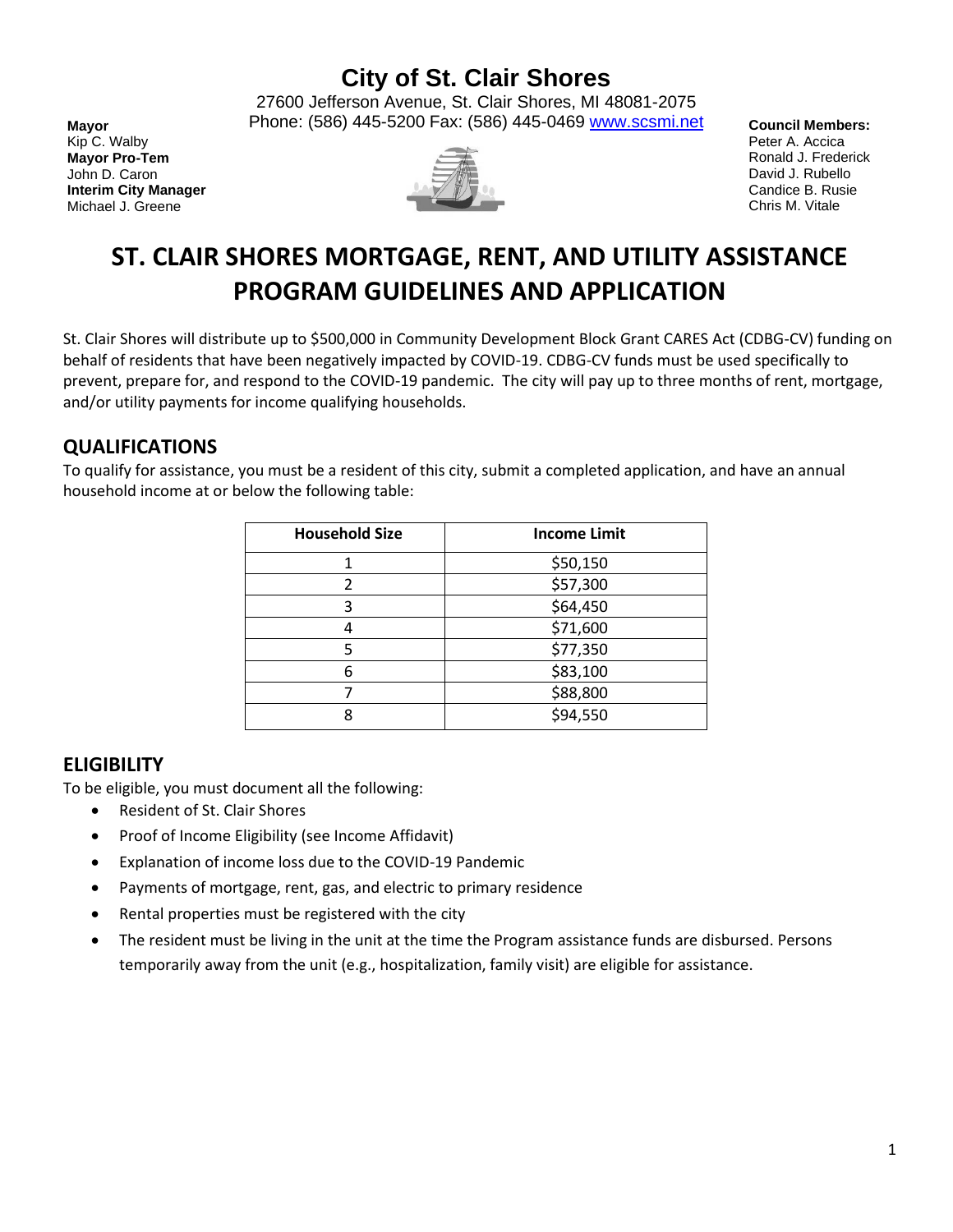## **INTENDED USE OF CDBG-CV FUNDS**

Grant funds are intended to be used to prevent eviction or foreclosure rather than delay it. The city will pay the landlord/mortgage company directly. Reimbursement to the resident is prohibited by Federal Law. The city will reimburse up to three months of housing payments (rent or mortgage) based on the number of bedrooms listed below, not to exceed a total of \$6,000 per household for rent/mortgage payments.

#### **RENT/MORTGAGE**

Maximum Rent/Mortgage Amount: Efficiency/Studio \$733 per month

| One Bedroom   | \$848 per month   |
|---------------|-------------------|
| Two Bedroom   | \$1,084 per month |
| Three Bedroom | \$1,371 per month |
| Four Bedroom  | \$1,473 per month |

The maximum per month housing assistance for units with more than four bedrooms will be calculated by adding 15 percent to the four-bedroom max for each extra bedroom. Exceptions to this calculation may be made on a case-bycase basis.

Monthly rental/mortgage assistance will be capped at the housing payments listed above per month. Residents are not disqualified from the program if their monthly housing payment exceeds this amount, but Program assistance is capped at the maximum listed above.

#### **UTILITY PAYMENTS**

The city will reimburse utility payments for gas and electricity for up to three months. Overdue bills and shut-off notices will qualify for reimbursement. Payments are required to be made directly to the utility company. The city will reimburse up to three months of utility payments for gas and electricity based on the number of occupants and maximum reimbursement listed below:

| 1-2 Person Household | \$1,500 per utility |
|----------------------|---------------------|
| 3-4 Person Household | \$2,000 per utility |
| 5+ Person Household  | \$2,500 per utility |

Ineligible Costs include, but are not limited to:

- Mortgage payments for a non-homestead property
- Rent payments to an unregistered rental property
- Payment on a property that is not your principal residence
- Utility payments on a property that is not your principal residence

## **DUPLICATION OF BENEFITS**

Funds may only be used to pay for unmet needs/needs not met by other sources of assistance. A duplication of benefits analysis will be completed before assistance is provided through this program. A duplication of benefits occurs when a person, household, business, government, or other entity receives financial assistance from multiple sources for the same purpose, and the total assistance received for that purpose is more than the total need for assistance. The resident will be required to certify that they will repay the program for any duplicative benefits subsequently received.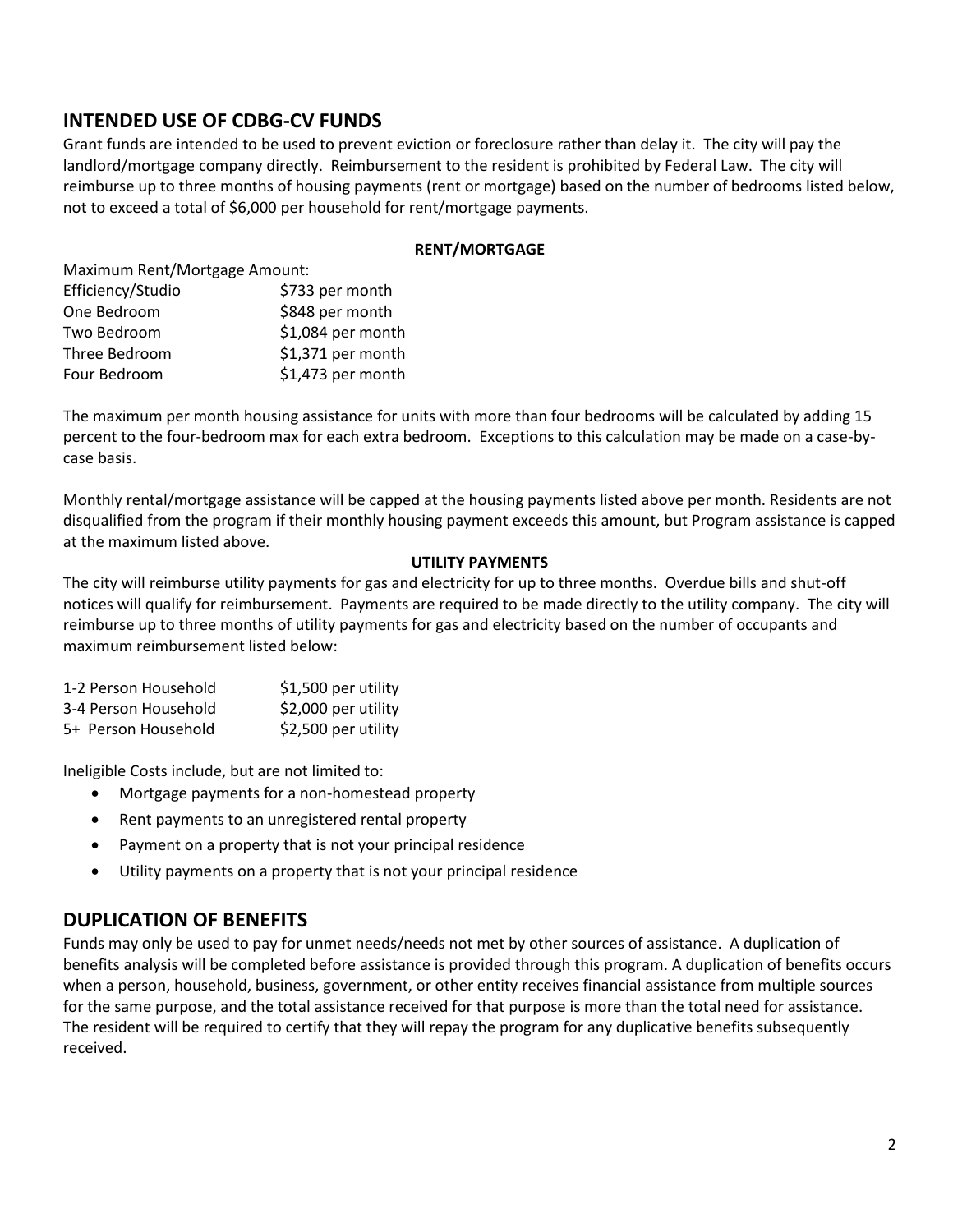## **APPLICATION REVIEW**

- Applications will be made available on a rolling basis.
- The applications will be reviewed for completeness and eligibility.
- Successful applicants will be notified via email. They will have ten (10) calendar days to respond to the notice and provide the required documentation.
- Upon receipt of the required documentation, the city will proceed with paying the vendor directly.

## **DISTRIBUTION OF FUNDS**

You must provide the required documentation within the prescribed timeframe. If you do not meet the established deadlines the award will be cancelled, and the funds will be reallocated to another eligible household. Once the application is considered complete, the city will remit payment for the requested delinquent costs directly to the vendor.

## **REPORTING REQUIREMENT**

HUD requires certain statistical data to be collected and reported. Examples of this information are race, ethnicity, and female head of household. This information will be made part of the application and will only be used for statistical reporting purposes.

## **SUBMITTALS**

Please submit completed applications to Liz Koto: [liz@scsmi.net](mailto:liz@scsmi.net) or 27600 Jefferson Avenue, St. Clair Shores, MI 48081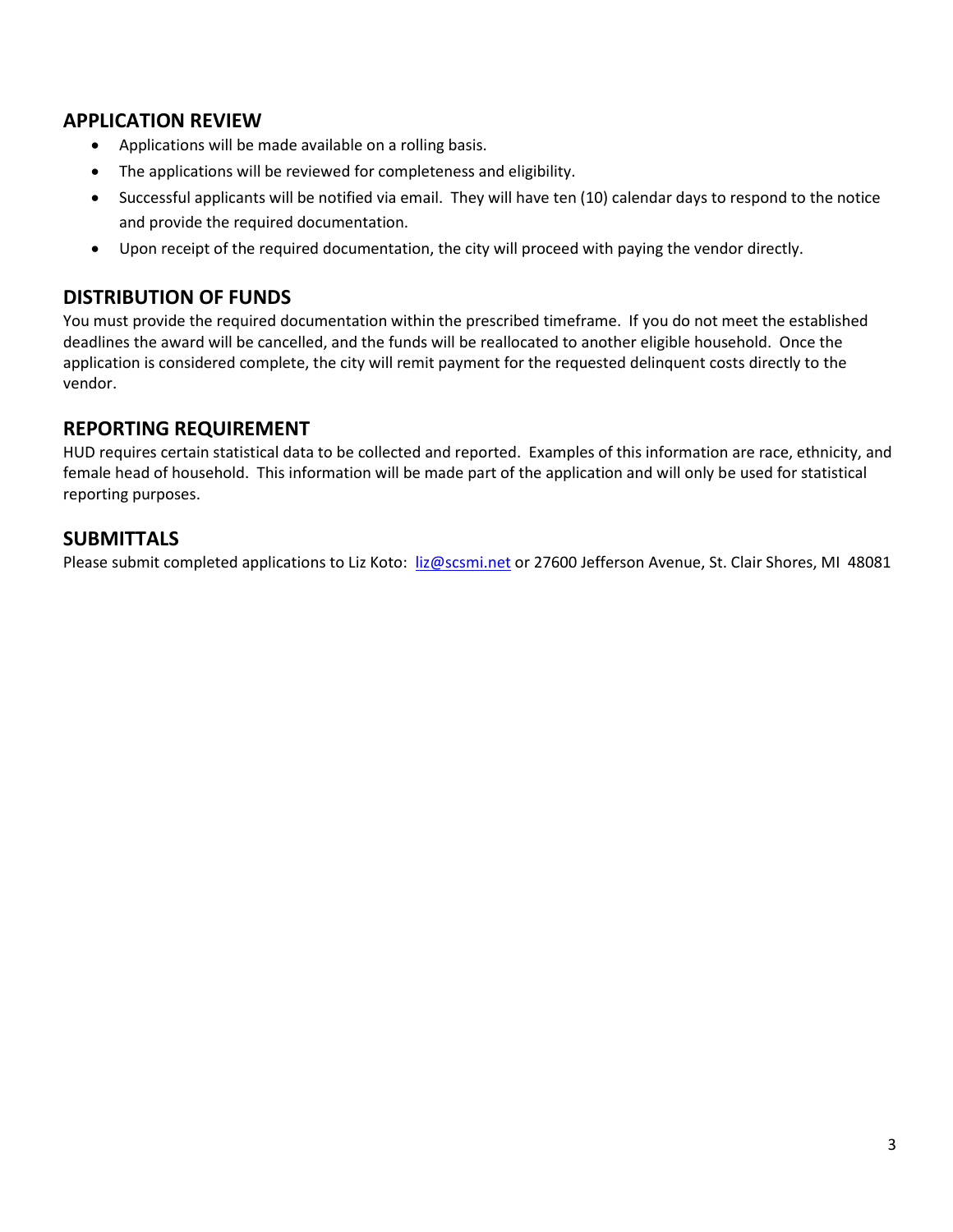# **CITY OF ST. CLAIR SHORES MORTGAGE, RENT, AND UTILITY ASSISTANCE APPLICATION**

#### **REQUESTED ASSISTANCE**

| $\Box$ Rent                          |
|--------------------------------------|
| $\Box$ Mortgage                      |
| $\Box$ Utility (Gas and Electricity) |
|                                      |

#### **APPLICANT INFORMATION**

| <b>Full Name of Head of Household</b>                                   |                                                                                                                                               | Date of Birth (mm/dd/yyyy) |                                                                         | E-Mail |                                            |
|-------------------------------------------------------------------------|-----------------------------------------------------------------------------------------------------------------------------------------------|----------------------------|-------------------------------------------------------------------------|--------|--------------------------------------------|
| <b>Address</b>                                                          |                                                                                                                                               | City, State, Zip Code      |                                                                         | Phone  |                                            |
| Gender<br>$\lrcorner$ Female<br>$\sqcap$ Male<br>□Gender Non-Conforming | Race<br>American Indian or Alaskan Native<br><b>Asian</b><br>Black or African American<br>Native Hawaiian or Other Pacific Islander<br> White |                            | <b>Ethnicity</b><br>]Non-Hispanic/Non-Latino     Yes<br>Hispanic/Latino |        | <b>Disabling Condition</b><br>$\square$ No |

**Once your application has been reviewed and approved, you will be required to submit copies of your bills for payment directly to the Landlord/Mortgage Company and/or utility company.** 

#### **REQUIRED ADDITONAL DOCUMENTATION**

Please submit copies of the following information with this completed application

Government Issued ID with address of each occupant over 18 years of age

Proof of Primary Residence such as copy of lease or mortgage statement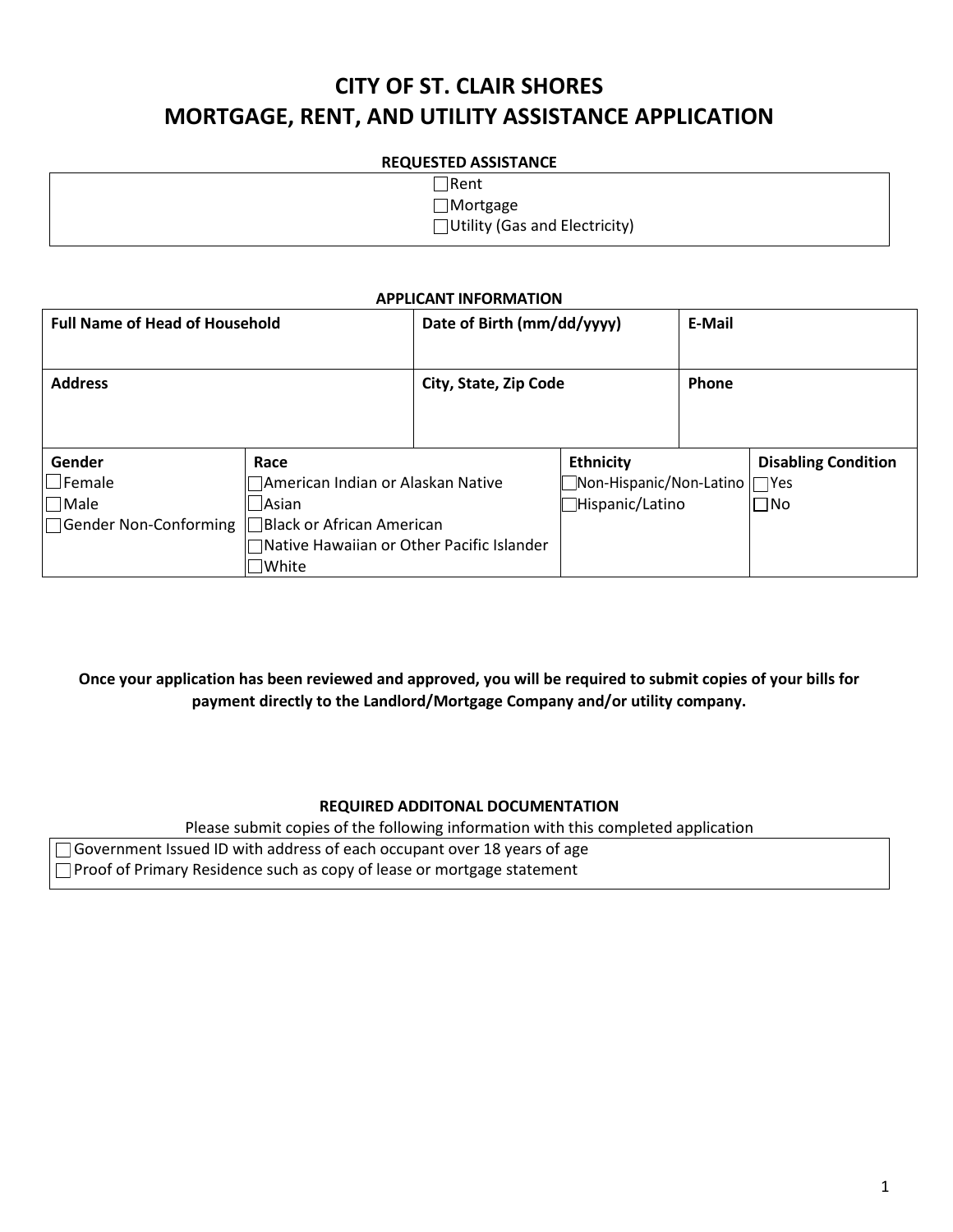#### **HOUSEHOLD INFORMATION\***

| List all other persons living with you regardless of age or relationship. |  |  |
|---------------------------------------------------------------------------|--|--|
|                                                                           |  |  |

| <b>Full Name</b>                                                                                                                                       |                                                                                                                                                    | Date of Birth (mm/dd/yyyy) | E-mail                                                         |        |                                                           |
|--------------------------------------------------------------------------------------------------------------------------------------------------------|----------------------------------------------------------------------------------------------------------------------------------------------------|----------------------------|----------------------------------------------------------------|--------|-----------------------------------------------------------|
| Gender<br>$\sqsupset$ Female<br>Male<br>Gender Non-Conforming                                                                                          | Race<br>American Indian or Alaskan Native<br>Asian <sup></sup><br>Black or African American<br>Native Hawaiian or Other Pacific Islander<br>White  |                            | <b>Ethnicity</b><br>Non-Hispanic/Non-Latino<br>Hispanic/Latino |        | <b>Disabling Condition</b><br>$\exists$ Yes<br>$\Box$ No  |
| <b>Relationship to Head of Household</b><br>Head of Household's child<br>Head of Household's spouse or partner<br>Other: non-relation member           | Head of Household's other relation member (other relation to head of household)                                                                    |                            |                                                                |        |                                                           |
| <b>Full Name</b>                                                                                                                                       |                                                                                                                                                    |                            | Date of Birth (mm/dd/yyyy)                                     | E-mail |                                                           |
| Gender<br>$\exists$ Female<br>$\sqcap$ Male<br>Gender Non-Conforming                                                                                   | Race<br>American Indian or Alaskan Native<br>Asian <sup></sup><br>Black or African American<br>Native Hawaiian or Other Pacific Islander<br>White! |                            | <b>Ethnicity</b><br>Non-Hispanic/Non-Latino<br>Hispanic/Latino |        | <b>Disabling Condition</b><br>$\exists$ Yes<br>$\Box$ No  |
| <b>Relationship to Head of Household</b><br>Head of Household's child<br>Head of Household's spouse or partner<br>Other: non-relation member           | Head of Household's other relation member (other relation to head of household)                                                                    |                            |                                                                |        |                                                           |
| <b>Full Name</b>                                                                                                                                       |                                                                                                                                                    |                            | Date of Birth (mm/dd/yyyy)                                     | E-mail |                                                           |
| Gender<br>Female<br>$\exists$ Male<br>Gender Non-Conforming                                                                                            | Race<br>American Indian or Alaskan Native<br>√Asian<br><b>Black or African American</b><br>Native Hawaiian or Other Pacific Islander<br>White      |                            | <b>Ethnicity</b><br>Non-Hispanic/Non-Latino<br>Hispanic/Latino |        | <b>Disabling Condition</b><br>$\mathsf{Yes}$<br>$\Box$ No |
| <b>Relationship to Head of Household</b><br>$\exists$ Head of Household's child<br>Head of Household's spouse or partner<br>Other: non-relation member | ] Head of Household's other relation member (other relation to head of household)                                                                  |                            |                                                                |        |                                                           |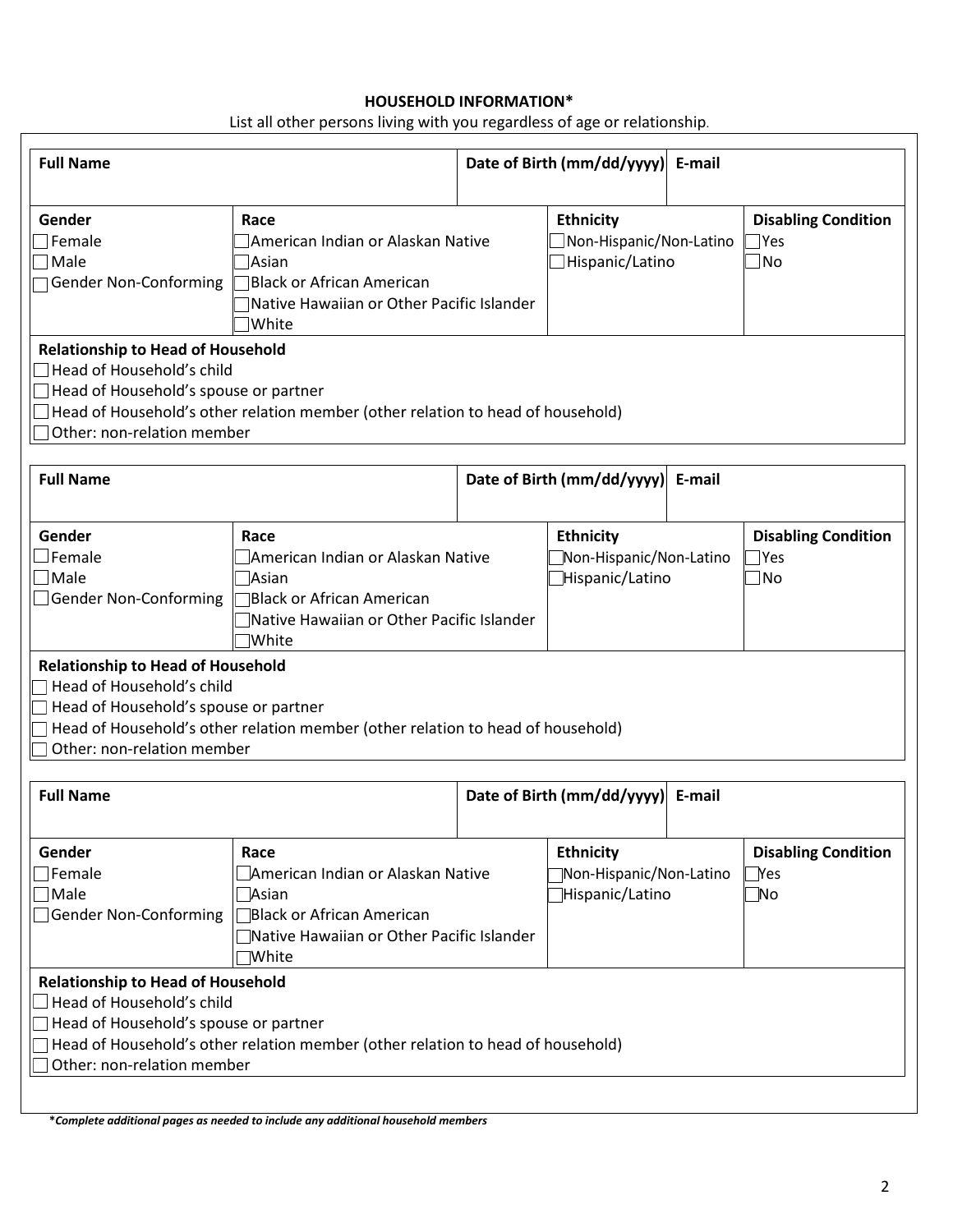### **HOUSEHOLD INCOME**

| Does your household have any income?                                                                      | <b>Total Monthly Income:</b> |                                  |                     |
|-----------------------------------------------------------------------------------------------------------|------------------------------|----------------------------------|---------------------|
| <u> </u> Yes                                                                                              |                              |                                  |                     |
| No.                                                                                                       |                              |                                  |                     |
| Has Any Household member lost income due to effects of COVID-19?                                          |                              | $\exists$ No<br>$\Box$ Yes       |                     |
| <b>Household Member:</b>                                                                                  |                              | <b>Monthly Change in Income:</b> |                     |
| <b>Household Member:</b>                                                                                  |                              | <b>Monthly Change in Income:</b> |                     |
| Please explain the income loss because of the COVID-19 Pandemic (choose at lease one):                    |                              |                                  |                     |
| Job Loss, furlough, or lay-off due to COVID-19                                                            |                              |                                  |                     |
| Reduction in work hours due to COVID-19                                                                   |                              |                                  |                     |
| Reduction or stop in work hours due to being sickened by COVID-19                                         |                              |                                  |                     |
| Inability to work outside of the home due to a household member being diagnosed with COVID-19             |                              |                                  |                     |
| Increase in monthly expenses due to stay at home order                                                    |                              |                                  |                     |
| COVID-19 related expenses such as hospitalization, funeral expenses, PPE, etc.                            |                              |                                  |                     |
| Other COVID-19 related circumstance, please explain:                                                      |                              |                                  |                     |
|                                                                                                           |                              | $\exists$ No                     |                     |
| Does your household receive benefits from any food assistance programs?                                   |                              | Yes                              |                     |
| Please check all sources of income that your household received in the last 30 days:                      |                              |                                  |                     |
| $\Box$ Social Security benefits                                                                           | Disability benefits          |                                  |                     |
| $\Box$ Supplemental Security Income (SSI)                                                                 | Self-employment income       |                                  |                     |
| □Pension/retirement benefits                                                                              | Unemployment                 |                                  |                     |
| □Veteran's benefits/Military allotments                                                                   | <b>Child Support</b>         |                                  |                     |
| Employment/earned income                                                                                  | <b>Worker's Compensation</b> |                                  |                     |
| $\Box$ Money from family/friends                                                                          | Other, please list:          |                                  |                     |
| □Tribal payments (Energy Assistance/LIHEAP, tribal GA, casino/gambling profit sharing, land claims, etc.) |                              |                                  |                     |
| $\Box$ Rental income or a land contract, mortgage, or other payment payable to a household member         |                              |                                  |                     |
| (You may be asked for verification of your income)                                                        |                              |                                  |                     |
|                                                                                                           |                              |                                  |                     |
| Please list all income earning household members:                                                         |                              |                                  |                     |
| <b>Household Member Name*</b>                                                                             | <b>Source of Income</b>      | Rate of Pay or                   | <b>Gross Annual</b> |
|                                                                                                           | (include employer name, if   | <b>Payment Amount</b>            | Income              |
|                                                                                                           | applicable)                  |                                  | (before taxes or    |
|                                                                                                           |                              |                                  | deductions)         |
|                                                                                                           |                              |                                  |                     |
|                                                                                                           |                              |                                  |                     |
|                                                                                                           |                              |                                  |                     |
|                                                                                                           |                              |                                  |                     |
|                                                                                                           |                              |                                  |                     |
|                                                                                                           |                              |                                  |                     |
|                                                                                                           |                              |                                  |                     |
|                                                                                                           |                              |                                  |                     |
| <b>TOTAL OCCUPANTS</b>                                                                                    |                              | <b>TOTAL INCOME</b>              |                     |
| *Complete additional pages as needed to respond for all household members                                 |                              |                                  |                     |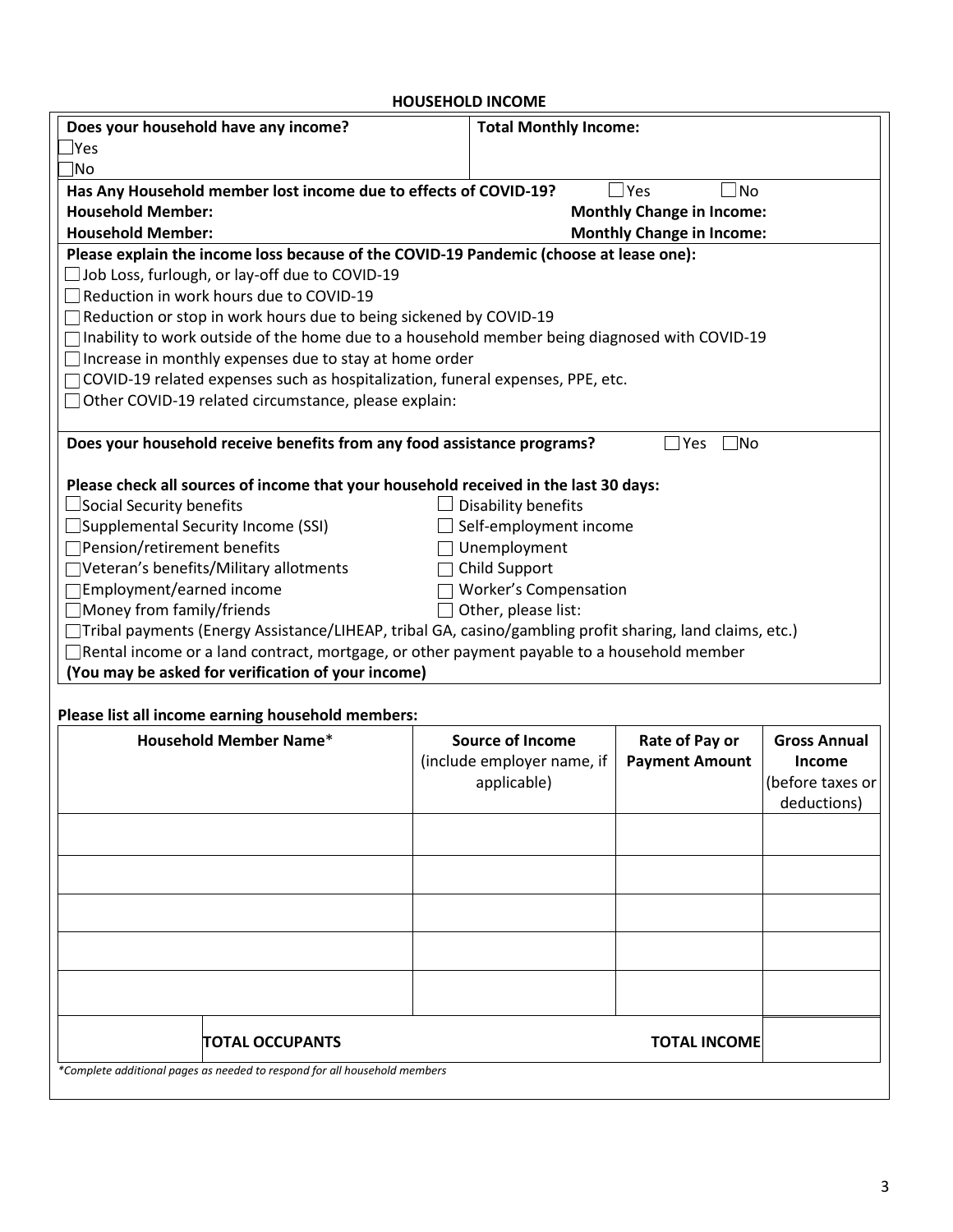#### **RENT/MORTGAGE INFORMATION**

| Number of Bedrooms in Unit/House                                                                                                                                                            | Number of Bathrooms                              |                                                      |  |  |
|---------------------------------------------------------------------------------------------------------------------------------------------------------------------------------------------|--------------------------------------------------|------------------------------------------------------|--|--|
| Square Footage of Unit/House                                                                                                                                                                | Move-in date                                     |                                                      |  |  |
| Monthly Rent/Mortgage Payment including escrow                                                                                                                                              | Date of Last Payment                             |                                                      |  |  |
| Landlord/Mortgage Company Name                                                                                                                                                              | Landlord/Mortgage Company Street Address         |                                                      |  |  |
| Landlord/Mortgage Company Email                                                                                                                                                             | Landlord/Mortgage Company City, State, Zip Code  |                                                      |  |  |
| Landlord/Mortgage Company Phone                                                                                                                                                             | Are you past due<br>or delinquent?<br> Yes<br>N٥ | Amount past due or delinquent<br>including late fees |  |  |
| Is your rent or mortgage subsidized by another program such as the Housing Choice Voucher Program, Section 8,<br>Project Based Voucher, Public Housing, etc.?<br>$\Box$ Yes<br>$\square$ No |                                                  |                                                      |  |  |
| Has the Owner/Landlord filed for eviction or Mortgage Company filed for foreclosure?<br>$\square$ Yes<br>$\square$ No                                                                       |                                                  |                                                      |  |  |
| For Renters Only:<br>Have you incurred unpaid court costs for the eviction process at your current residence?                                                                               |                                                  | l Yes<br>INo                                         |  |  |
| How much are the fees/penalties you have incurred?                                                                                                                                          |                                                  |                                                      |  |  |

#### **UTILITY PAYMENT INFORMATION**

| <b>Electricity</b>                   | Utility Provider Name, Address, Phone, and Email | Amount past due or<br>delinquent including<br>late fees/penalties | Average Monthly Payment |
|--------------------------------------|--------------------------------------------------|-------------------------------------------------------------------|-------------------------|
| Gas/Propane<br>/Other Heat<br>Source | Utility Provider Name, Address, Phone, and Email | Amount past due or<br>delinquent including<br>late fees/penalties | Average Monthly Payment |

#### **CERTIFICATION**

| Initials | I understand that if funded, this application only resolves the issue of arrears and fees owed through the date of payment, and that all other |
|----------|------------------------------------------------------------------------------------------------------------------------------------------------|
|          | obligations of any lease/mortgage/utility requirement remain enforceable.                                                                      |

#### **SIGNATURE**

I certify that, to the best of my knowledge and belief, all the information presented and attached to this application is true, correct, and complete in every respect; fully discloses my household income from all sources; and accurately represents my/our current living circumstances. I understand providing false statements or information is grounds for denial of program assistance and potential state or federal prosecution. I authorize the city, and any of its authorized representatives, to verify the information provided inthis application istrue and correct. I also understand that additional information will be required to move forward with this program and/or verify my eligibility for assistance. **Signature Date**

| Signature |
|-----------|
|           |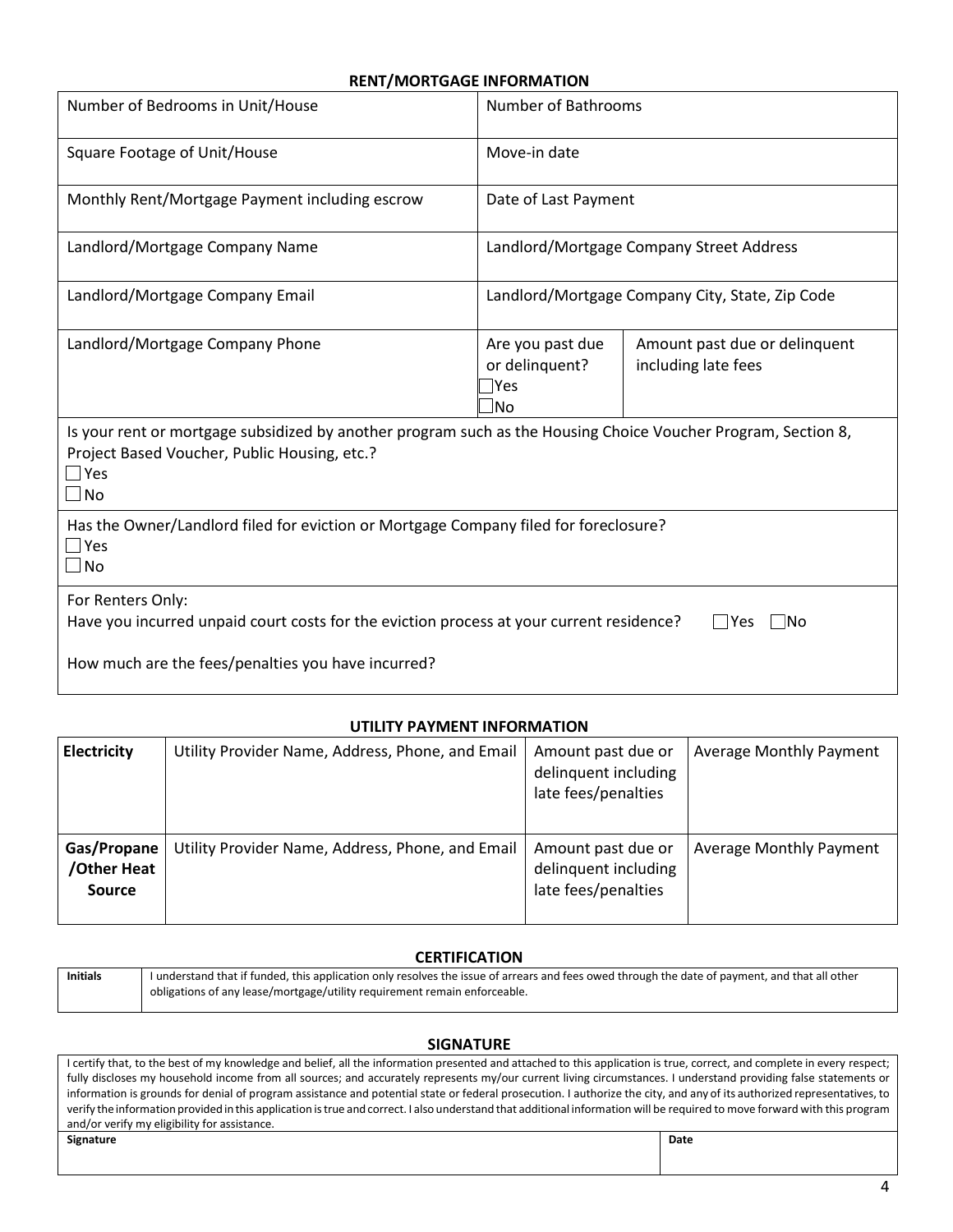## **DUPLICATION OF BENEFITS AFFIDAVIT**

**Rent Assistance Applicants:** Make a copy of this page and the next and submit it to your landlord for completion. As a tenant, you must also complete this section of the application. Your application will remain incomplete until all completed forms are returned to the city.

#### **Mortgage and Utility Assistance Applicants:** Complete one copy of this affidavit.

| - -      |                                      |
|----------|--------------------------------------|
| Date:    | Please Select the Appropriate Title: |
| Name:    | Tenant                               |
| Address: | $\Box$ Landlord                      |
| Phone:   | <b>Homeowner</b>                     |
| Email:   |                                      |

#### **DUPLICATION OF BENEFITS**

Funds may only be used to pay for unmet needs/needs not met by other sources of assistance. A duplication of benefits analysis will be completed before assistance is provided through this program. A duplication of benefits occurs when a person, household, business, government, or other entity receives financial assistance from multiple sources for the same purpose, and the total assistance received for that purpose is more than the total need for assistance. The owner/applicant will be required to certify that they will repay the program for any duplicative benefit subsequently received.

#### **ASSISTANCE RECEIVED/APPLICATION PENDING**

This section identifies any sources of funds that the resident has applied for or received as a result of the COVID-19 Global Health Crisis, other than insurance. Sources of funds include but are not limited to: Federal, state, and local loan/grant programs, private or bank loans, nonprofit donations or loans. Please mark any of the boxes below which apply to you regarding any prior assistance:

□I HAVE NOT applied for or received funding assistance from Federal, state, local programs or from other sources.

 $\Box$  I HAVE received funding assistance from the following programs to assist in responding to the impact of the COVID-19 Global Health Crisis:

 $\Box$  I HAVE applied for funding assistance, and my application is PENDING or waiting for a response from the following programs:

 $\square$  Paycheck Protection Program (SBA) Amount Pending/Received \$

□Small Business Relief Grants (State) Manual Amount Pending/Received \$

□Small Business Relief Grants (Macomb County) Amount Pending/Received \$

 $\Box$  Financial Institutions (Private) Amount Pending/Received \$

□ Economic Injury Disaster Loan (SBA) Amount Pending/Received \$

 $\square$  Public Assistance Program (FEMA) Amount Pending/Received \$

Emergency Food & Shelter Program (FEMA) Amount Pending/Received \$

 $\Box$  Unemployment Insurance Provisions (Treasury) Amount Pending/Received \$

□ Coronavirus Relief Fund (Treasury) Amount Pending/Received \$

□ Commodity Supplemental Food Program (USDA) Amount Pending/Received \$

□Child Nutrition Program (USDA) Amount Pending/Received \$

□ Summer Food Service Program (USDA) Amount Pending/Received \$

□ Dislocated Workers Grant (Labor) Amount Pending/Received \$

#### **PROGRAM NAME CIRCLE PENDING OR RECEIVED**

□Express Bridge Loan (SBA) Amount Pending/Received \$ □Debt Relief Program (SBA) Amount Pending/Received \$ SNAP -WIC (USDA) Amount Pending/Received \$  $\Box$  Other  $\Box$  Other  $\Box$  Other  $\Box$  Other  $\Box$  Other  $\Box$  Other  $\Box$  Other  $\Box$  Other  $\Box$  Other  $\Box$  Other  $\Box$  Other  $\Box$  Other  $\Box$  Other  $\Box$  Other  $\Box$  Other  $\Box$  Other  $\Box$  Other  $\Box$  Other  $\Box$  Other  $\Box$  Other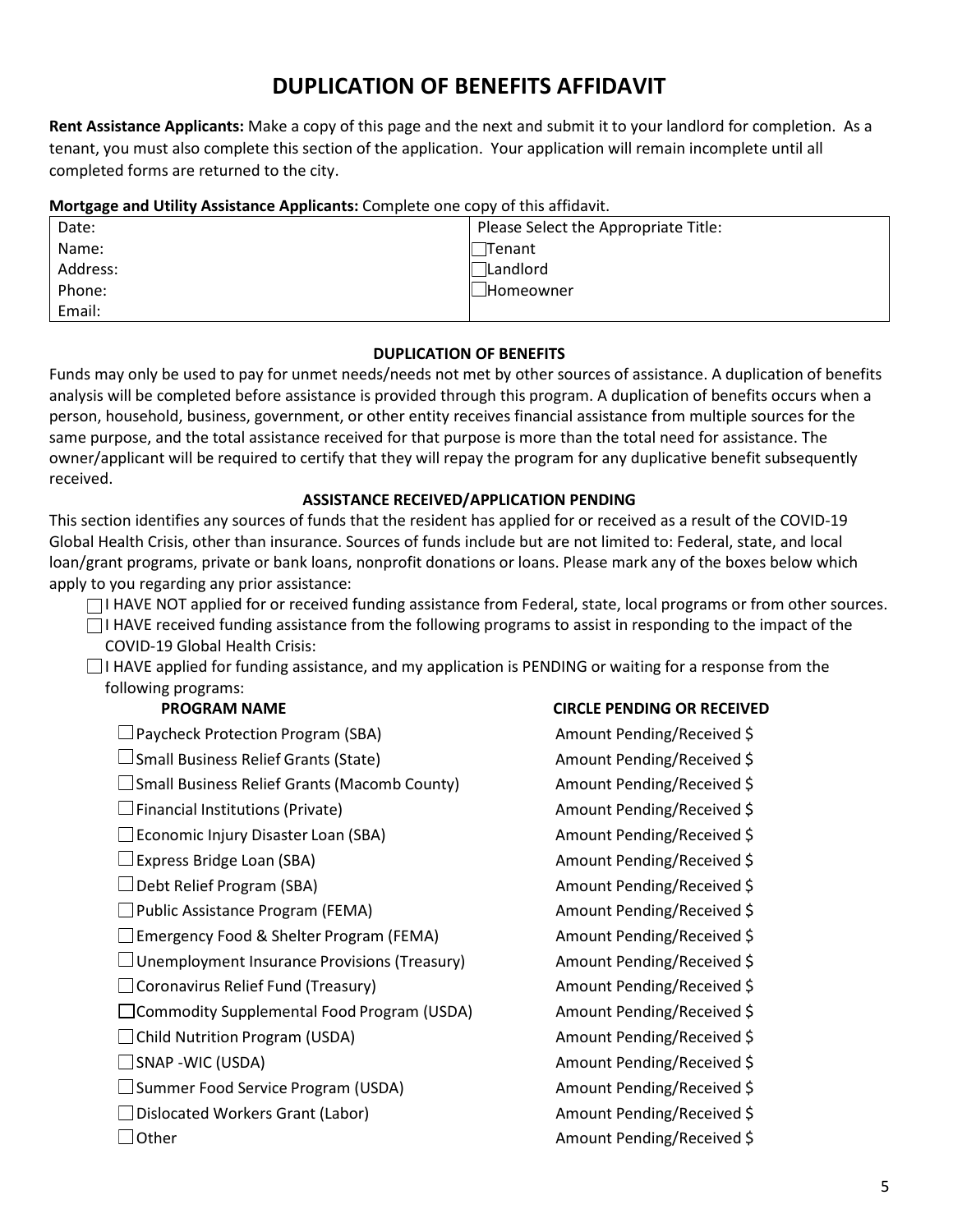## **DUPLICATION OF BENEFITS CERTIFICATION**

As a recipient of Community Development Block Grant – CARES Act (CDBG-CV) funds under the applicable Agreement, I assert that:

- $\Box$  I will not apply for more funding than needed for the eligible activity or project for which CDBG-CV funds are provided. For example, if I have \$100 available from another source towards each monthly gas bill, and
- $\Box$  I am applying reimbursement for my total monthly gas bill of \$500, then the city will be limited to reimbursing \$400 per month.
- $\Box$  I understand that a duplication of benefits (DOB) is prohibited under the federal Robert T. Stafford Disaster Relief and Emergency Assistance Act (Stafford Act).
- $\Box$  I will immediately report to the City if I apply for or accept any financial assistance from other funding sources (federal, state, local or private) that constitute a duplication of benefits.
- $\Box$  I acknowledge that any duplication of funds must be paid back to the City.
- $\Box$  I understand that this affidavit is appended to and part of the Subsistence Payment Application that is executed with the City for CDBG-CV funds and is a condition of the receipt of such funds.
- $\Box$  I certify that the information that I have provided above is an accurate and complete disclosure. I understand that to perjure myself to obtain assistance is a fraudulent offense for which I can be prosecuted.

Date:

Signature:

Printed Name:

## **ADDITIONAL LANDLORD AGREEMENT**

In addition to certifying the accuracy and completeness of the duplication of benefits certification, I also certify that I will not evict this tenant for a minimum of 30 days after the city pays any arrearages and/or future rent. **Signature Date**

## **CONFLICT OF INTEREST STATEMENT**

No employee, officer, or agent must participate in the selection, award, or administration of a contract supported by a Federal award if he or she has a real or apparent conflict of interest. Such a conflict of interest would arise when the employee, officer, or agent, any member of his or her immediate family, his or her partner, or an organization which employs or is about to employ any of the parties indicated herein, has a financial or other interest in or a tangible personal benefit from a firm considered for a contract. The officers, employees, and agents of the non-Federal entity must neither solicit nor accept gratuities, favors, or anything of monetary value from contractors or parties to subcontracts. However, non-Federal entities may set standards for situations in which the financial interest is not substantial, or the gift is an unsolicited item of nominal value. The standards of conduct must provide for disciplinary actions to be applied for violations of such standards by officers, employees, or agents of the non-Federal entity. The employees, elected officials, volunteers, and any other affiliate of the City will abide by the conflict of interest statement outlined above.

| Signature | <b>Date</b> |
|-----------|-------------|
|           |             |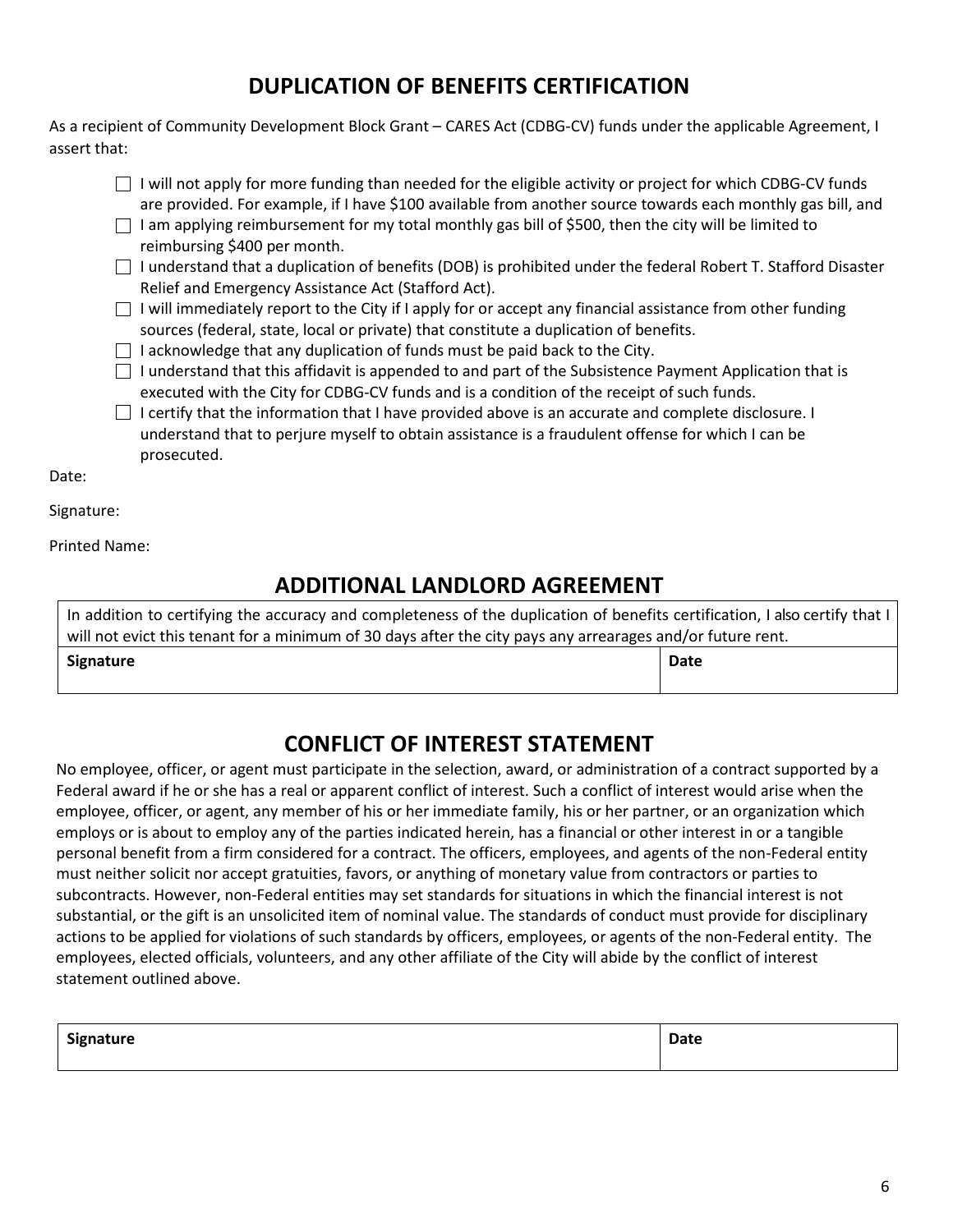#### **U.S.Department of Housing and Urban Development Community Planning and Development Community Development Block Grant (CDBG)**

## **SELF CERTIFICATION OF ANNUAL INCOME BY BENEFICIARY**

#### **DATE:**

#### **INSTRUCTIONS**

This is a written statement from the beneficiary documenting the definition used to determine "Annual (Gross) Income", the number of beneficiary members in the family or household (as applicable based on the activity), and the relevant characteristics of each member for the purposes of income determination. To complete this statement, select the definition of income used, fill in the blank fields below, and check only the boxes that apply to each member. Adult beneficiary members must then sign this statement to certify that the information is complete and accurate, and that source documentation will be provided upon request.

#### **DEFINITION OF INCOME**

| $\Box$ HUD 24 CFR Part 5 | $\Box$ IRS Form 1040 | <b>△ American Community Survey</b> |
|--------------------------|----------------------|------------------------------------|

#### **BENEFICIARY INFORMATION**

In the table below, please list all members of your household, regardless of age or relationship and check the appropriate designation(s) for each household member as described below.

| <b>HH</b> = Head of Household           | $S\geq 18$ = Fulltime student age 18 or over |
|-----------------------------------------|----------------------------------------------|
| $62+$ = Person 62 years of age or older | $\leq$ 15 = Minor under the age of 15 years  |
| <b>CH</b> = Co-Head of Household        | $\leq$ 18 = Child under the age of 18 years  |
| <b>DIS</b> = Person with disabilities   |                                              |

| <b>First Name of All Occupants</b> | Last Name of All Occupants | HH | <b>CH</b> | <b>DIS</b> | $62+$ | $S \geq 18$ | $<18$ | $<15$ |
|------------------------------------|----------------------------|----|-----------|------------|-------|-------------|-------|-------|
|                                    |                            |    |           |            |       |             |       |       |
|                                    |                            |    |           |            |       |             |       |       |
|                                    |                            |    |           |            |       |             |       |       |
|                                    |                            |    |           |            |       |             |       |       |
|                                    |                            |    |           |            |       |             |       |       |
|                                    |                            |    |           |            |       |             |       |       |
|                                    |                            |    |           |            |       |             |       |       |
|                                    |                            |    |           |            |       |             |       |       |
|                                    |                            |    |           |            |       |             |       |       |
|                                    |                            |    |           |            |       |             |       |       |
|                                    |                            |    |           |            |       |             |       |       |
|                                    |                            |    |           |            |       |             |       |       |

#### **HEAD OF HOUSEHOLD CONTACT INFORMATION**

| Address<br>Line $1$ :                      | City:  |                                                 |  |
|--------------------------------------------|--------|-------------------------------------------------|--|
| Address<br>-<br>Line $2:$<br>$\sim$ $\sim$ | State: | —.<br>$\overline{\phantom{0}}$<br>Code:<br>Zip- |  |

#### **Annual grossincome (total of all members) = \$**

#### **CERTIFICATION**

I/we certify that thisinformation is complete and accurate. I/we agree to provide, upon request,

documentation on all income sourcesto the HUD Grantee/Program Administrator.

**COMPLETE SIGNATURESON NEXT PAGE**